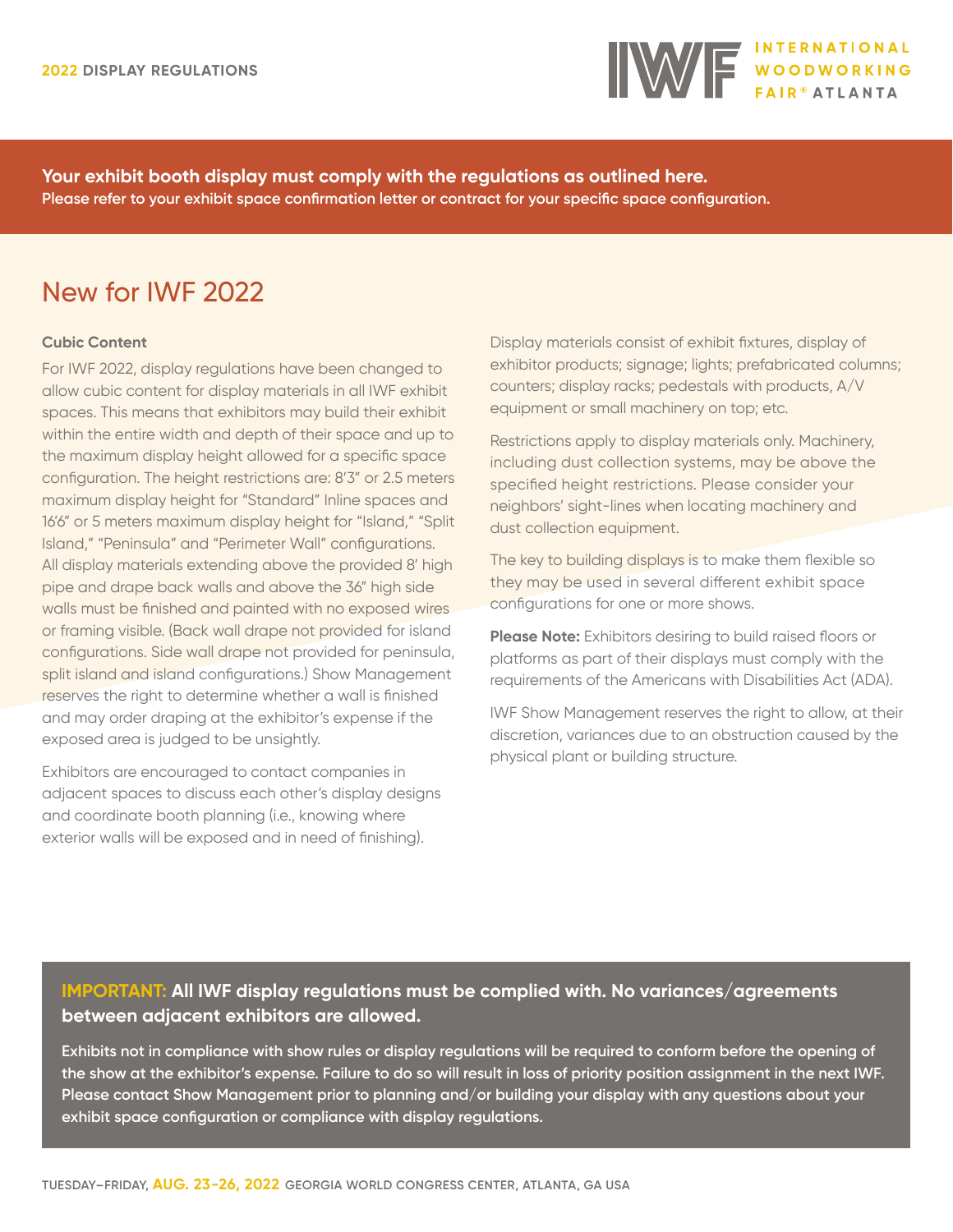

# IWF Safety Guidelines

- A. All signs, lighting, floor coverings and displays must be within the confines of your exhibit space. For hanging signs and lights, refer to the display regulations for Hanging Signs and Lights. If your exhibit space surrounds the entire base of a building column, refer to the display regulations for Booths With Columns.
- B. No machine or other exhibit component may impede traffic flow in any aisle. Access doors on machinery and doors into conference rooms cannot open into show aisles. Machinery must be positioned within an exhibitor's booth so that any moving parts (i.e., fences, sliding arms or loading areas) do not extend into aisles.
- C. Exhibitors must display warning signs conspicuously indicating dangers or hazards.
- D. Dust removal systems, equipment and guarding must be used on operating machines where applicable. Aisle spanning systems for exhibitors with multiple booths must be marked during move-in and move-out for safety. Proper forms for such systems must be submitted to IWF for approval prior to set-up (see exhibitor manual).
- E. Safety gear, including eye and ear protection, must be worn by operators demonstrating machines that present danger.
- F. If requested, exhibitors are required to provide hearing protection devices to booth personnel, surrounding exhibitors and visitors to their booth.
- G. Machines are to be operated or demonstrated by exhibitor personnel only.
- H. Operating areas shall be established around machines for the safety of operators and visitors.
- I. Demonstrations must take place within the exhibit space area only. Exhibitors may be requested by Show Management to schedule demonstrations if visitors crowd adjoining exhibits or impede traffic flow in the aisle (see diagram below).
- J. Exhibitors must comply with applicable electrical safety conformance standards.
- K. All applicable fire and safety laws applying to the venue must be strictly observed by the exhibitor. Cloth decorations must be fire retardant. Aisles and fire exits must not be blocked. No decoration of paper, leaves or tree branches are allowed. Acetate and other non-fire retardant drapes are not permitted. No storage behind exhibits is provided or permitted.
- L. Show Management retains the right to shut an exhibit down if it violates any of the above rules, or if in the opinion of Show Management, an exhibitor's conduct is not in the best interest of the Show.





**Demonstrations Definition:** The part of the exhibit program involving the interaction of exhibit personnel and their audience through corporate presentations, product demonstrations or sampling.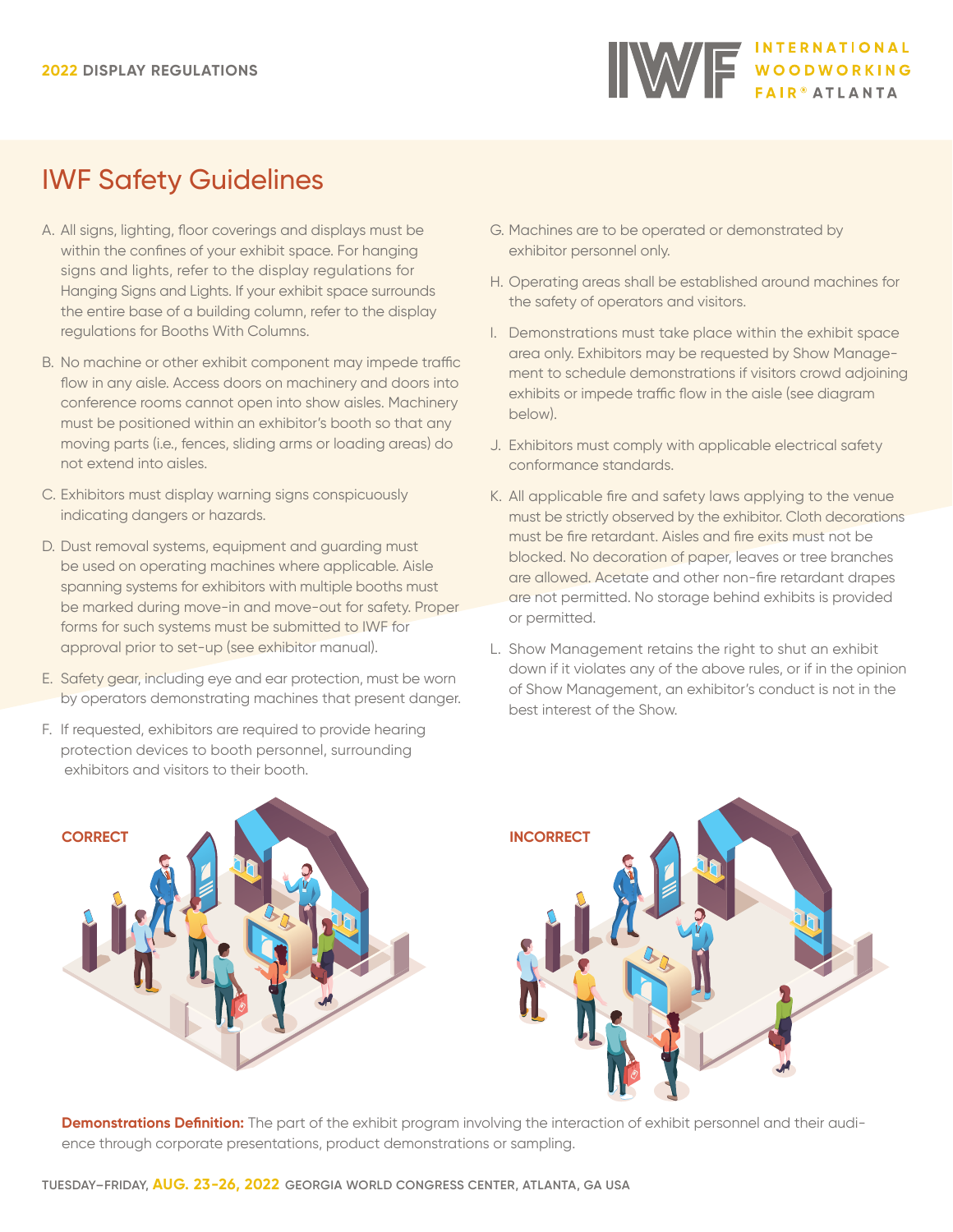# Hanging Signs and Lights

**Hanging signs and lights will only be allowed in Island, Peninsula and Split Island exhibit space configurations that are a minimum of 600 sq. ft. or larger in size.**

# **New for IWF 2022**

In previous IWF shows, hanging signs were required to hang between 20' (lowest point) and 25' (highest point). The reason for this rule is to keep the area above 16'6" and below 20' open and clear of obstacles and to provide visibility for aisle signs and other directional markers. Conversely, you may also hang a sign/light truss at or below the 16'6" height level if desired. New for IWF 2022, the 25' height maximum requirement for hanging signs has been removed. Hanging signs must still hang at or above 20' at the lowest point but can now hang above 25' at the highest point. The maximum rigging height in the Georgia World Congress Center is approximately 27' high.

All hanging signs and lights must be within the confines of the contracted exhibit space. Lighting cannot be projected outside of the contracted exhibit space into adjacent

booths or surrounding aisle space. Any hanging signs or lighting in violation of these regulations must be corrected or removed at exhibitor's expense.

GES is responsible for assembly, installation and removal of all hanging signs and lighting trusses. You must complete the Hanging Sign/Truss order form that will be in the IWF 2022 Exhibitor Information Manual and send to GES.

All hanging sign and light displays must be submitted to IWF Show Management at least two months prior to your assigned freight arrival date for approval. List all dimensions for height and width along with the locations of your graphics and lighting placement. If exhibitor or third-party display builder acting on exhibitors' behalf does not submit the required plans to IWF by the submission date, the hanging sign or lighting cannot be used in the IWF 2022 show.

# Regulations for Spaces that Surround a Column

Exhibitors that have contracted for exhibit space which contains the entire base of a building column within the confines of the exhibit space are allowed to use display materials to enclose or mask the entire column from floor to ceiling. The exhibitor cannot affix anything to the column and if using a hard wall display around the column must have an access door or some other means that would allow access to the column by the GWCC engineering department if needed. Structures surrounding a column must leave a minimum of 18" of clearance.

The intent of this regulation is to allow an exhibitor the use of the vertical column space to enhance their display and not detract from the design of their display property for the show.

This regulation does not apply to any exhibit space with only a portion of the column base within the confines of the contracted exhibit space.

This regulation applies to all booth configuration types as defined on the following pages of the IWF 2022 display regulations.



**Above Left: example of a booth with an entire column base within the confines of the space, for which this regulation WOULD apply.**

**Above Right: example of a booth with a portion of a column base within the confines of the space, for which this regulation WOULD NOT apply.**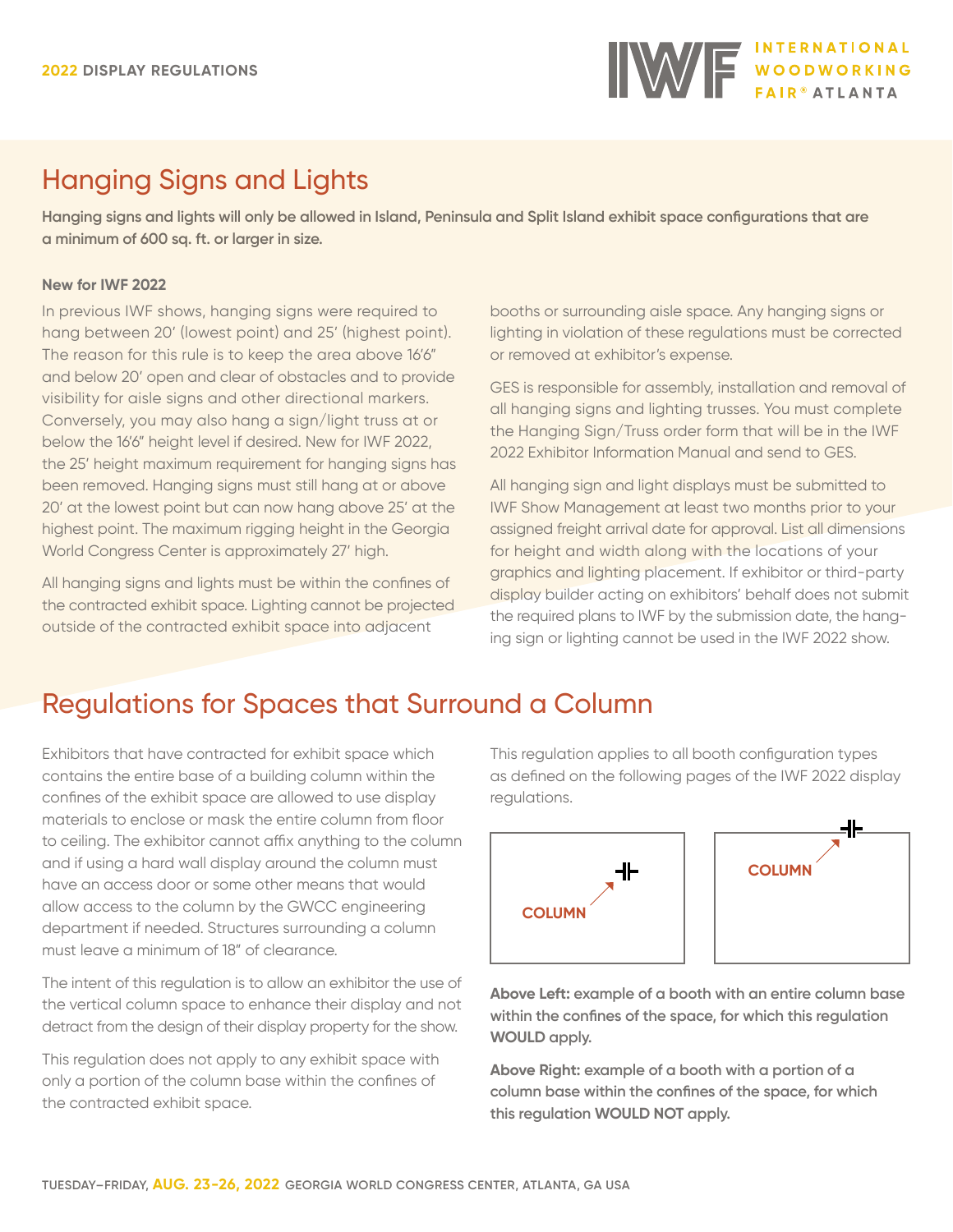

# Standard Exhibit Space

# **Definition: Standard Inline Exhibit Space**

One or more Standard Inline exhibit spaces in a straight line (includes corner spaces).

# **Use of Space: Cubic Content Rule**

Exhibitors with Standard Inline exhibit spaces may now utilize the entire area within the space, "Cubic Content" up to 8'3" high or 2.5 meters for display materials. All signage and graphics within the space over the height of side walls must be located a minimum of 3' from side walls facing adjacent spaces.

## **Height**

Display materials, components and identification signs will be permitted up to a maximum height of up to 8'3" or 2.5 meters. This includes all display materials such as side and back walls, lighting mounted on top of booth walls, headers with graphics, etc. Any exterior walls of displays that are higher than the 36" pipe and drape side walls and visible from outside the booth display must be finished and painted with no visible exposed wires or framing (see shaded area in illustration at right). Show Management reserves the right to determine whether a wall is finished and may order draping of exposed areas at exhibitor's expense if deemed to be unsightly.

# **IMPORTANT**

Space dimensions shown on floor plan are from center line of exhibit space equipment such as rails and/or back drape. Exhibit structures must be constructed to allow sufficient tolerance on each side for this equipment and utility service at the rear of the exhibit space.



**Headers and graphics at front of space are allowed up to 8'3" (2.5 meters) high. This includes all booth lighting.**

**Signage and graphics should face into your booth space. If signage or graphics face an adjacent booth, they must be positioned at least 3' off of the dividing walls.**

#### **THESE RESTRICTIONS APPLY TO DISPLAY MATERIALS ONLY.**

**Machinery, including dust collection may exceed the 8'3" display height limit if necessary. No graphics or signage may be placed on machinery or dust collection over 8'3" as per display rules.**

## **IMPORTANT:**

**Be sure your exhibit display is in compliance with the display regulations prior to your company's move-in. Submit your preliminary floor plans to IWF Show Management at least two months prior to your assigned freight arrival date for approval of your Standard exhibit space display. List all dimensions for height, width and depth along with the locations of your graphics placement.**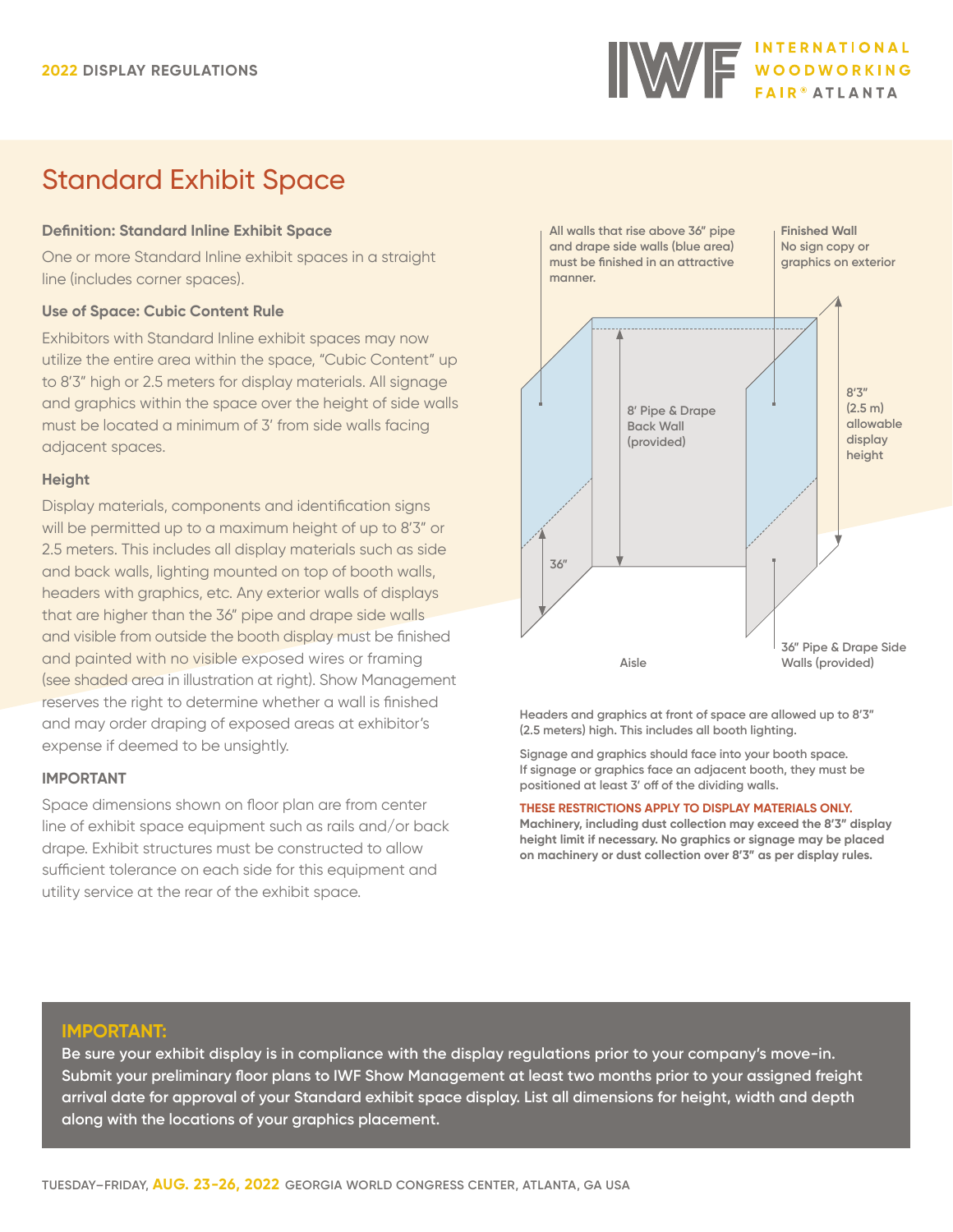# Perimeter Wall Exhibit Space

# **Definition: Perimeter Wall Space**

An exhibit space located on the perimeter wall of the exhibit floor.

# **Use of Space: Cubic Content Rule**

Exhibitors with Perimeter Wall exhibit spaces may now utilize the entire area within the space, "Cubic Content" up to 16'6" high (5 meters) for display materials. This includes all display materials such as lighting mounted on top of booth walls, headers with graphics, etc. All signage and graphics over the height of side walls must be located a minimum of 3' from side walls facing adjacent spaces (see shaded area in illustration at right).

## **Height**

Display materials, components and identification signs will be permitted up to a maximum height of 16' 6" (5 meters). Any display with side walls that are higher than the provided 36" pipe and drape must have this portion finished and painted with no visible exposed wires or framing. Show Management reserves the right to determine whether a wall is finished and may order draping of exposed areas at exhibitor's expense if deemed to be unsightly.

## **Intent**

Because of their location, Perimeter Wall exhibit spaces do not back up against or adjoin the back wall of another exhibit space and do not interfere or distract from exhibit spaces behind them. This rule's intent is to provide "Cubic Content" for exhibit displays in these locations without distracting from neighboring booths.

## **IMPORTANT**

Space dimensions shown on floor plan are from center line of exhibit space equipment such as rails and/or back drape. Exhibit structures must be constructed to allow sufficient tolerance on each side for this equipment and utility service at the rear of the exhibit space.

**Please Note:** some Perimeter Wall spaces have an overhang in the rear portion of the space which limits the display height maximum in this area to 15'3". These spaces will be highlighted on the floor plan and denoted in the floor plan legend.



**Signage and graphics should face into your booth space. If signage or graphics face an adjacent booth, they must be positioned at least 3' off of the dividing walls.**

#### **THESE RESTRICTIONS APPLY TO DISPLAY MATERIALS ONLY.**

**Machinery, including dust collection may exceed the 16'6" display height limit if necessary. No graphics or signage may be placed on machinery or dust collection over 16'6" as per display rules.**

# **IMPORTANT:**

**Be sure your exhibit display is in compliance with the display regulations prior to your company's move-in. Submit your preliminary floor plans to IWF Show Management at least two months prior to your assigned freight arrival date for approval of your Perimeter Wall exhibit space display. List all dimensions for height, width and depth along with the locations of your graphics placement.**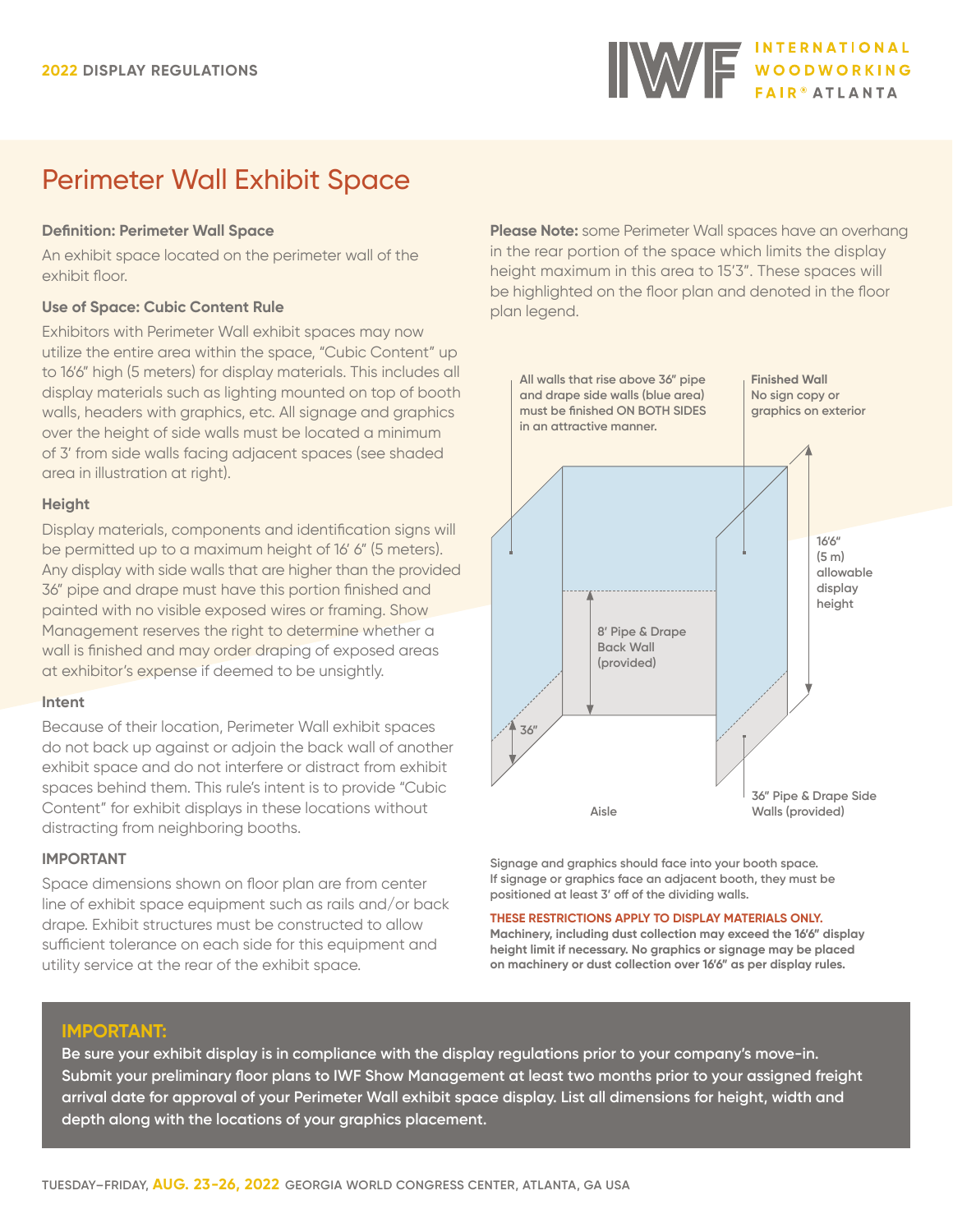

# Peninsula Exhibit Space

#### **Definition: Peninsula Exhibit Space**

An exhibit space with traffic on three sides which backs up to Standard In-line exhibit spaces.

#### **Use of Space: Cubic Content Rule**

Exhibitors with Peninsula exhibit spaces may now utilize the entire area within the space, "Cubic Content" up to 16'6" high (5 meters) for display materials. Lights, supports or other display materials can be no higher than 16'6" (5 meters) and must be positioned within the confines of your exhibit space (i.e., wall mounted lighting cannot hang outside of the contracted booth space perimeter). Refer to Hanging Signs and Lights display regulations if not being supported from within your booth space.

#### **THESE RESTRICTIONS APPLY TO DISPLAY MATERIALS ONLY.**

**Machinery, including dust collection may exceed the 16'6" display height limit if necessary. No graphics or signage may be placed on machinery or dust collection over 16'6" as per display rules. The back wall facing adjacent exhibit space must not carry any identification signs or graphics and must be finished in an attractive manner where it is exposed to the adjacent space.**

**In addition, if any graphics, banners or signage are taller than the 8' high back wall drape (graphic towers, banners, etc.) and facing in the direction of the adjacent (connecting) exhibit spaces, they cannot be placed closer than 3' from the back wall. Exhibitors in Peninsula spaces with hanging signs must hang the sign no closer than 3' from the back wall (see regulations page for Hanging Signs and Lights).**



#### **IMPORTANT:**

**manner.**

**Be sure your exhibit display is in compliance with the display regulations prior to your company's move-in. Submit your preliminary floor plans to IWF Show Management at least two months prior to your assigned freight arrival date for approval of your Peninsula exhibit space display. List all dimensions for height, width and depth along with the locations of your graphics placement.**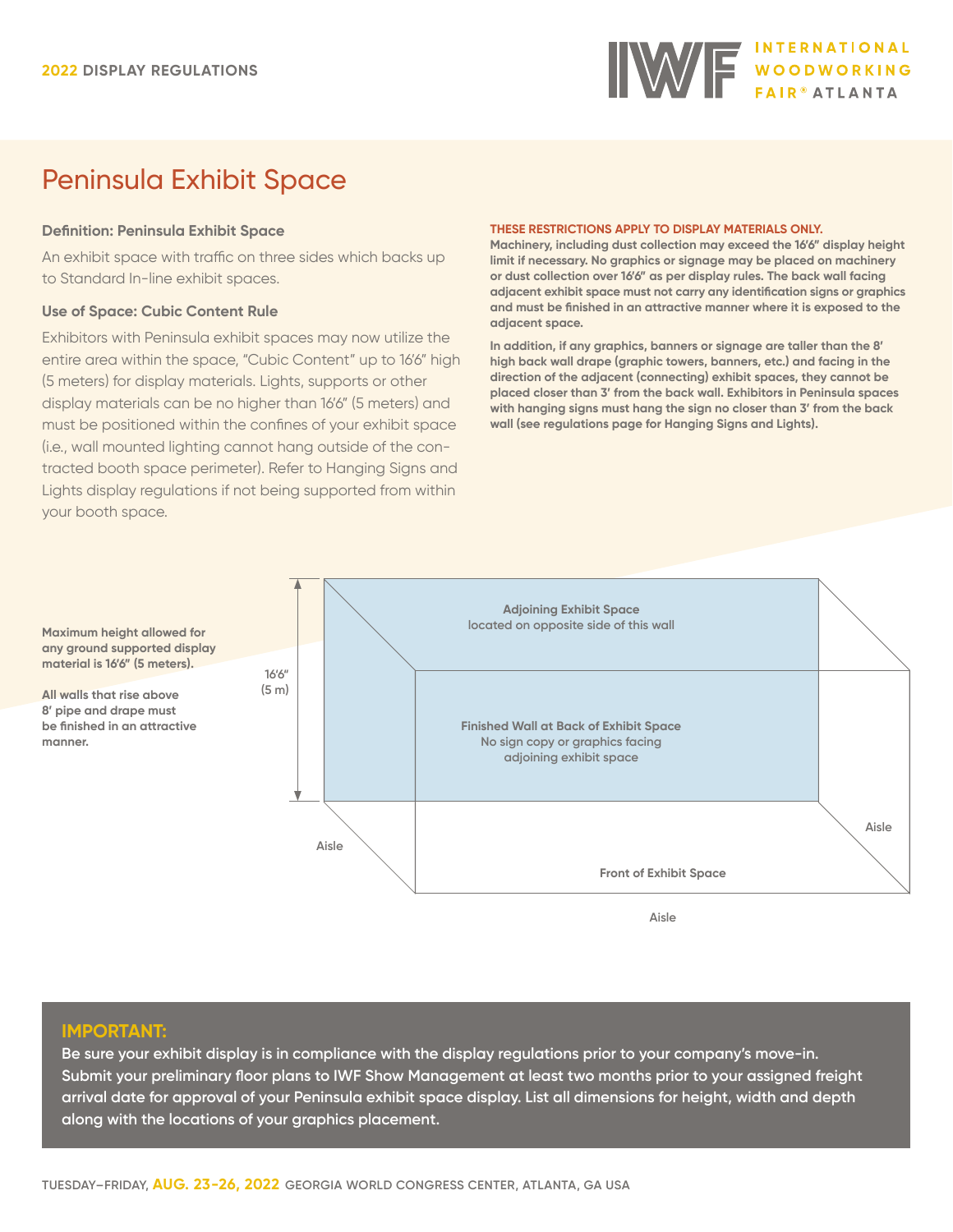# IWE MOODWORKING

# Split Island Exhibit Space

# **Definition: Split Island Exhibit Space**

An exhibit space with traffic on three sides which backs up to another split island space.

# **Use of Space: Cubic Content Rule**

Exhibitors with Split Island exhibit spaces may now utilize the entire area within the space, "Cubic Content" up to 16'6" high (5 m) for display materials. Lights, supports or other display materials can be no higher than 16'6" (5 m) and must be within the confines of your exhibit space (i.e., wall mounted lighting cannot hang outside of the contracted booth space perimeter). Refer to Hanging Signs and Lights display regulations if not being supported from within your booth space.

#### **THESE RESTRICTIONS APPLY TO DISPLAY MATERIALS ONLY.**

**Machinery, including dust collection may exceed the 16'6" display height limit if necessary. No graphics or signage may be placed on machinery or dust collection over 16'6" as per display rules. The back wall facing adjacent exhibit space must not carry any identification signs or graphics and must be finished in an attractive manner where it is exposed to the adjacent Split Island space.**

**In addition, if any graphics, banners or signage are taller than the 8' high back wall drape (graphic towers, banners, etc.) and facing in the direction of the adjacent (connecting) exhibit space, they cannot be placed closer than 3' from the back wall. Exhibitors in Split Island spaces with hanging signs must hang the sign no closer than 3' from the back wall.** 

> **Maximum height allowed for any ground supported display material is 16'6" (5 meters).**



## **IMPORTANT:**

**Be sure your exhibit display is in compliance with the display regulations prior to your company's move-in. Submit your preliminary floor plans to IWF Show Management at least two months prior to your assigned freight arrival date for approval of your Split Island exhibit space display. List all dimensions for height, width and depth along with the locations of your graphics placement.**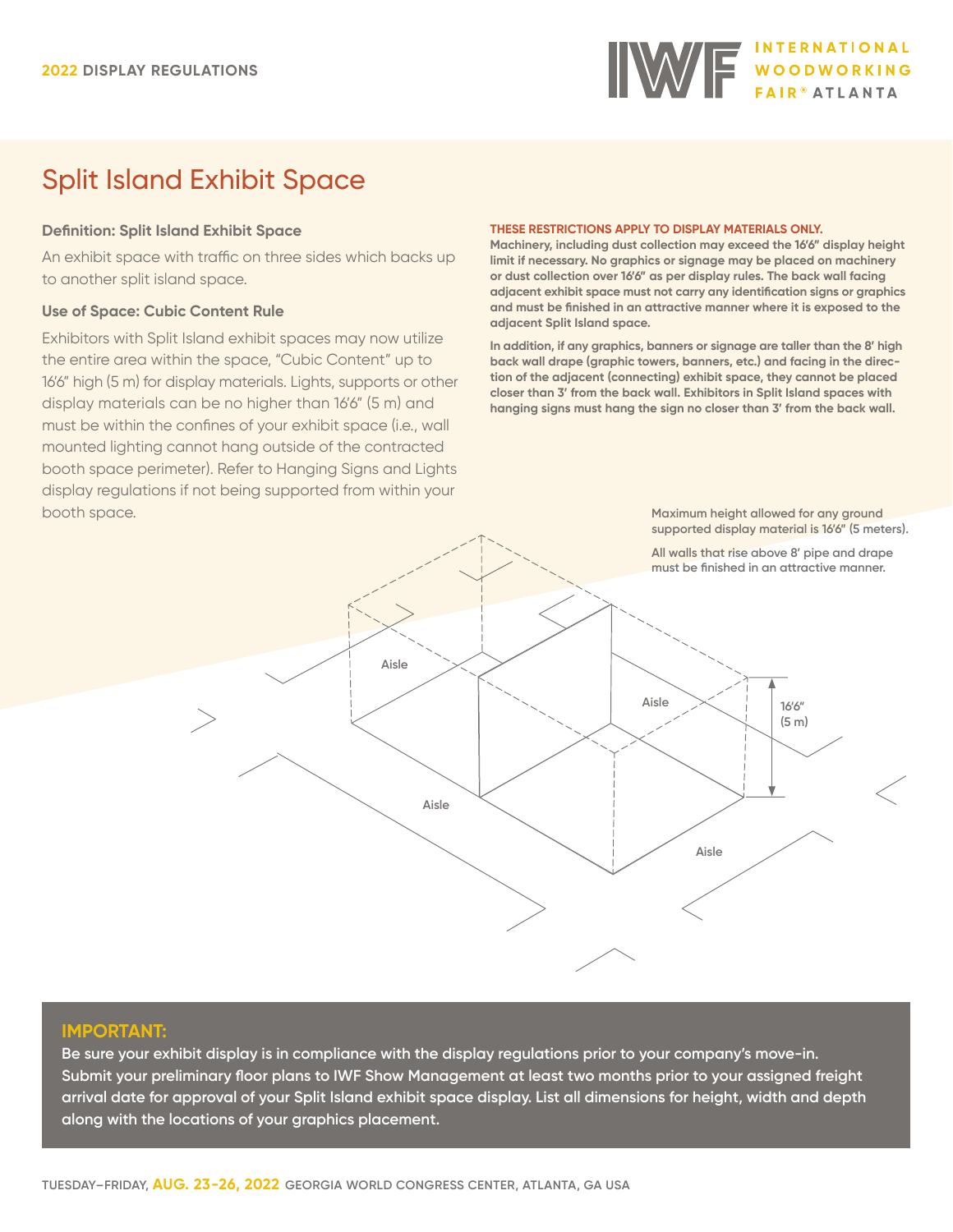

# Island Exhibit Space

# **Definition: Island Exhibit Space**

An exhibit space with traffic aisles on all four sides.

## **Use of Space: Cubic Content Rule**

Exhibitors with Island exhibit spaces may utilize the entire area within the space (Cubic Content) up to 16'6" high (5 meters) for display materials. Lights, supports or other display materials can be no higher than 16'6" high and must be within the confines of your exhibit space (i.e., wall mounted lighting cannot hang outside of the contracted booth space into aisle area).

Exhibitors with Island configuration spaces of 900 square feet or more have the option of having a multi-story exhibit but must follow IWF 2022 rules and regulations for this type of structure (see Multi-Story Exhibits). There is an additional square foot cost of 50% of the contracted base space rate for the upper level.

#### **THESE RESTRICTIONS APPLY TO DISPLAY MATERIALS ONLY.**

**Machinery, including dust collection may exceed the 16'6" display height if necessary. No graphics or signage may be placed on machinery or dust collection over 16'6" as per display rules. Please consider your neighbor's sight-line when locating machinery and dust collection equipment.**



## **IMPORTANT:**

**Be sure your exhibit display is in compliance with the display regulations prior to your company's move-in. Submit your preliminary floor plans to IWF Show Management at least two months prior to your assigned freight arrival date for approval of your Island exhibit space display. List all dimensions for height, width and depth along with the locations of your graphics placement.**